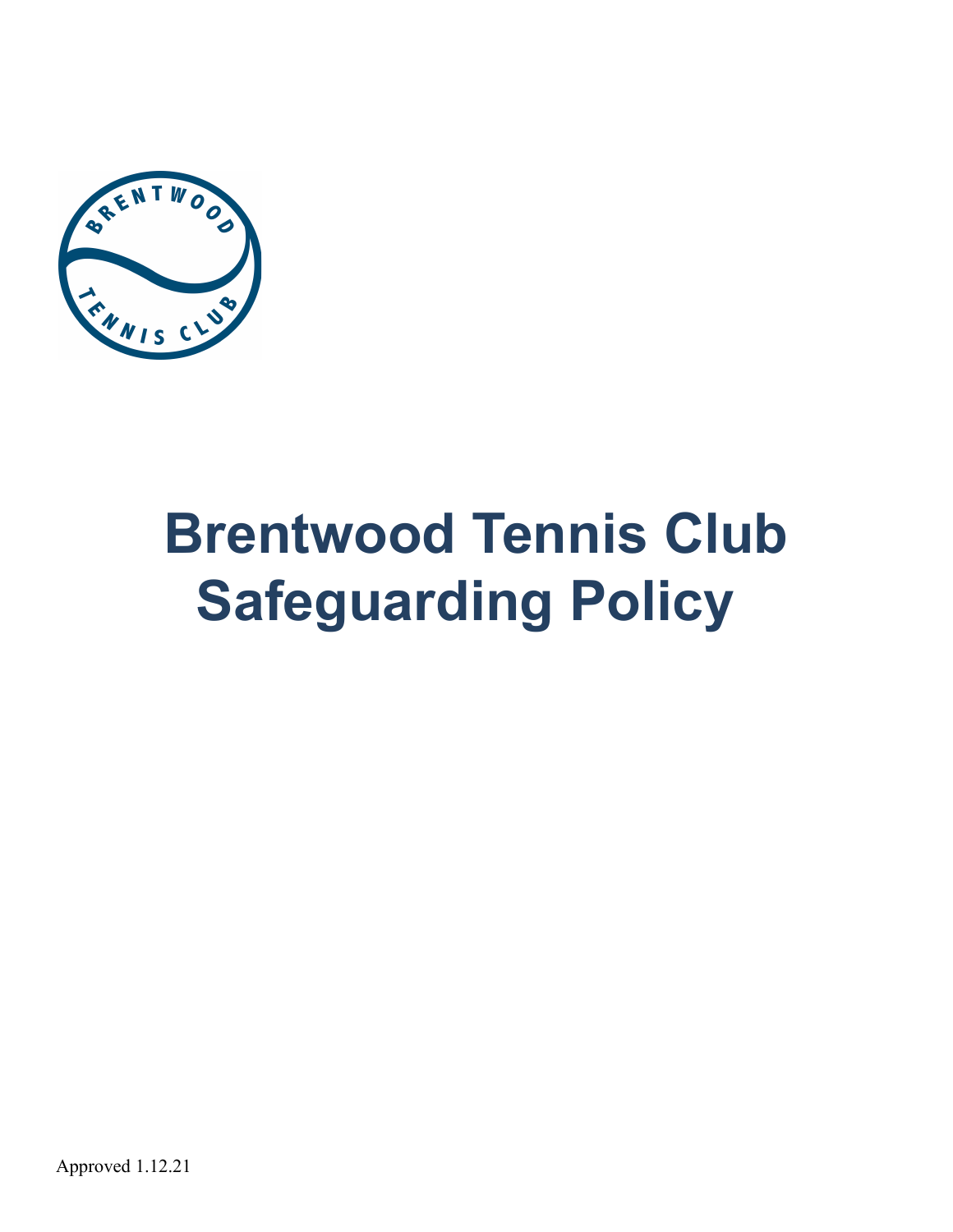# Reporting a Safeguarding Concern within the Tennis Environment

How to respond to concerns that arise within a tennis environment.

For Tennis Wales / Tennis Scotland cases, on-going consultation will take place with them.

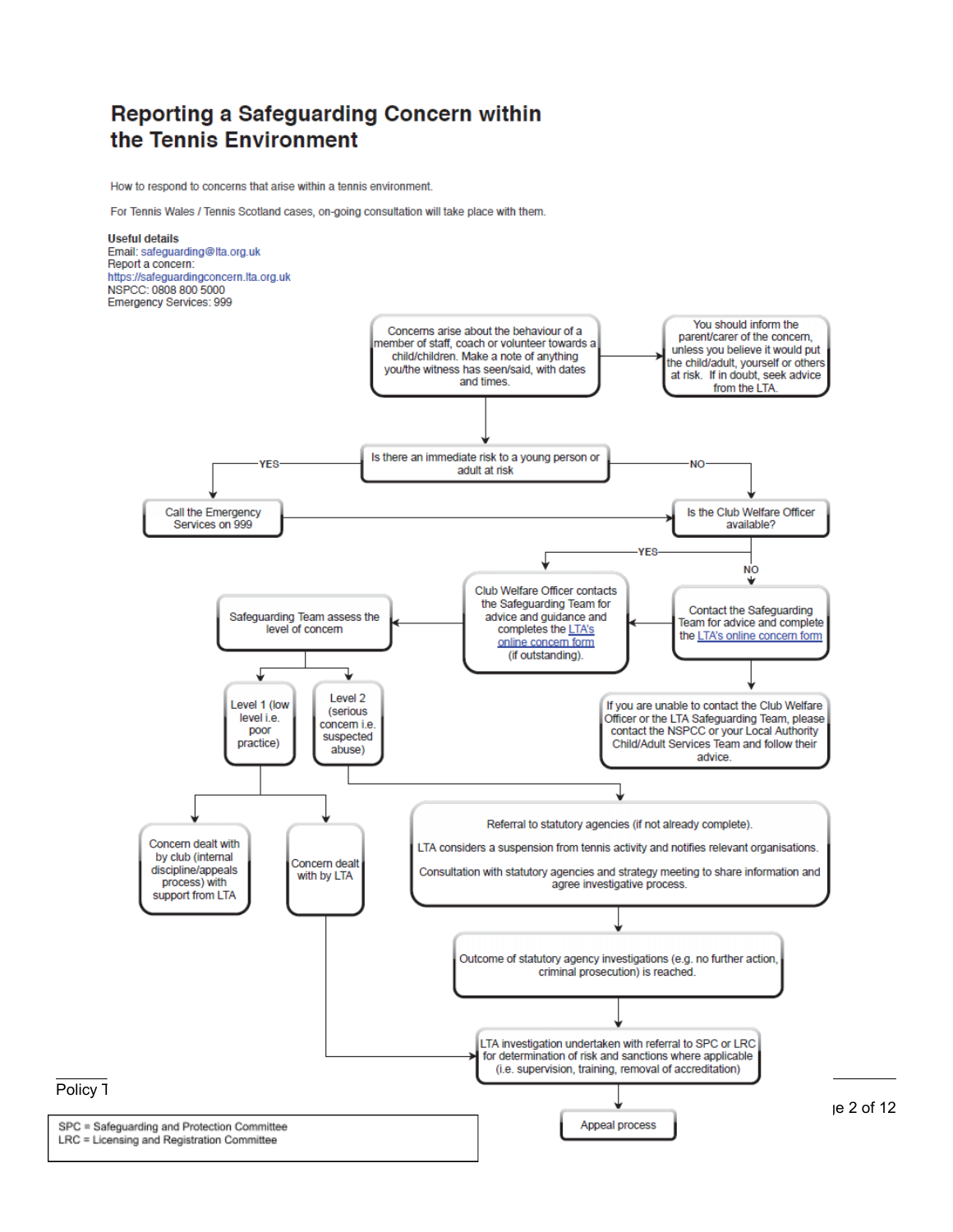# **Safeguarding Policy**

## 1. **Policy statement**

Brentwood Tennis club is committed to prioritising the well-being of all children and adults at risk, promoting safeguarding in our club at all times, including all programmes and events we run. All activities, events and trips arranged by the club run in accordance with the LTA's Safeguarding at Events and Competitions guidance. This Policy strives to minimise risk, deliver a positive tennis experience for everyone and respond appropriately to all safeguarding concerns/disclosures.

## 2. **Use of terminology**

**Child:** a person under the age of eighteen years.

**Adult at risk:** a person aged eighteen years or over who is, or may be, in need of community care services by reason of disability, age or illness; and is, or may be, unable to take care of, or unable to protect him or herself against abuse or neglect.

**Safeguarding children:** protecting children from abuse and neglect, preventing the impairment of children's health or development, ensuring that they grow up in circumstances consistent with the provision of safe and effective care, and taking action to enable all children to have the best life chances.

**Safeguarding adults at risk:** protecting adults from abuse and/or neglect. Enabling adults to maintain control over their lives and make informed choices without coercion. Empowering adults at risk, consulting them before taking action, unless someone lacks the capacity to make a decision, or their mental health poses a risk to their own or someone else's safety, in which case, always acting in his or her best interests.

*(See appendix A for full glossary of terms)*.

#### 3. **Scope**

This Policy is applicable to all staff, volunteers, committee members, coaches and club members. It is in line with national legislation and applicable across the UK.

Advice, guidance and support is available from the LTA Safeguarding Team.

## 4. **Responsibility for the implementation of the Safeguarding Policy, Code of Conduct and Reporting Procedure**

# **SAFEGUARDING IS EVERYONE'S RESPONSIBILITY: NOT RESPONDING TO A SAFEGUARDING CONCERN IS NOT AN OPTION.**

- Our club's committee has overall accountability for this Policy and its implementation
- Our club Welfare Officer Mary Wilton is responsible for updating this Policy in line with legislative and club developments, supported by Liesa Harrison, deputy Welfare officer
- All individuals involved in/present at the club are required to adhere to the Policy and Code of Conduct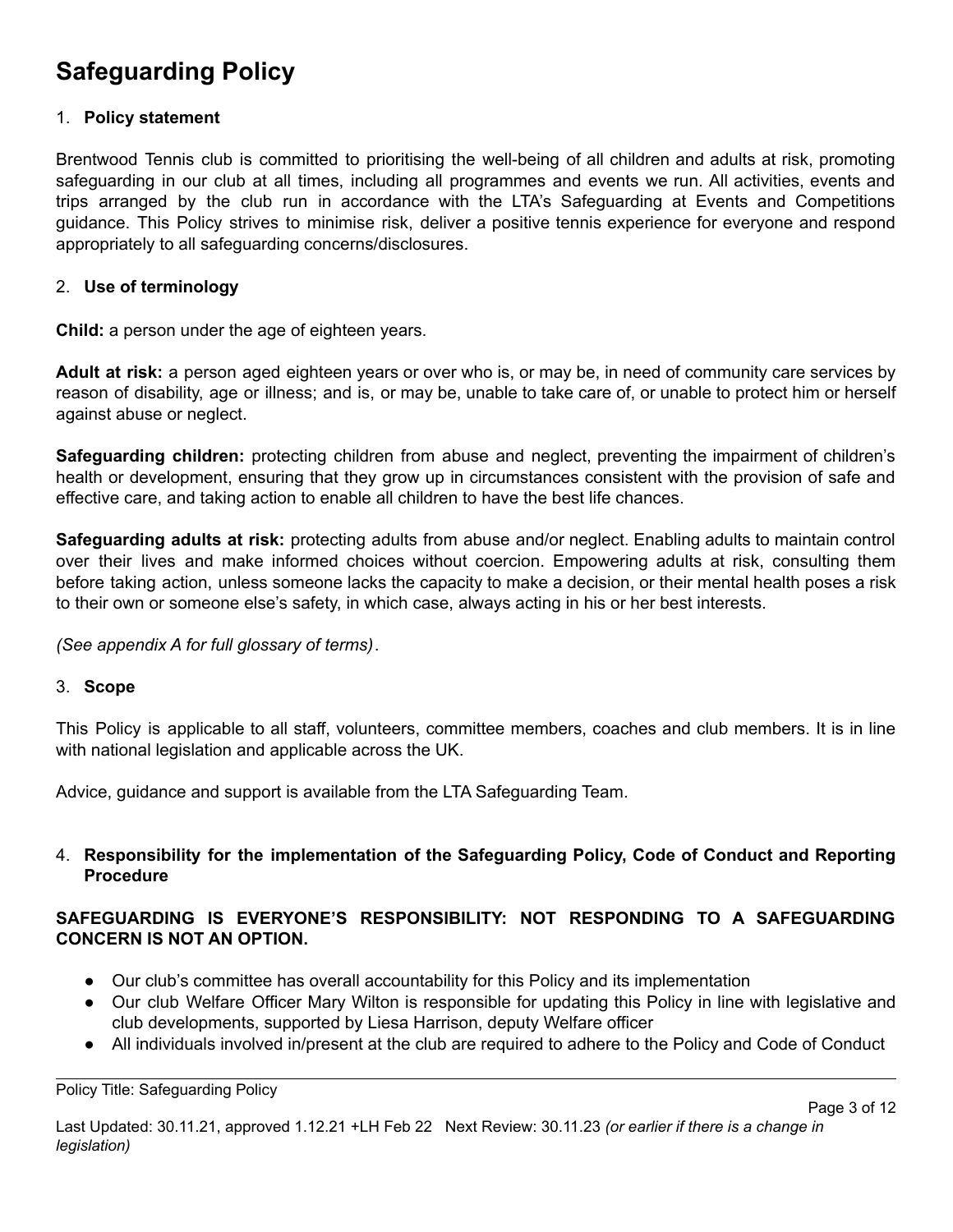● The LTA Safeguarding Team and Tennis Scotland, Tennis Wales and Tennis Foundation Safeguarding Leads can offer support to help clubs proactively safeguard.

# **Where there is a safeguarding concern/disclosure:**

- The individual who is told about, hears, or is made aware of the concern/disclosure is responsible for following the Reporting a Safeguarding Concern Procedure shown in the flowchart at the beginning of this policy. Unless someone is in immediate danger, they should inform their club Welfare Officer, deputy welfare officer, LTA Safeguarding Team or National Safeguarding Lead.
- The club Welfare Officer and Safeguarding Leads are responsible for reporting safeguarding concerns to the LTA Safe Safeguarding Team.
- The LTA Safeguarding Team is responsible for assessing all safeguarding concern/disclosures that are reported to them and working with the club Welfare Officer and National Safeguarding Leads to follow up as appropriate on a case-by-case basis, prioritising the well-being of the child/ adult at risk at all times. Dependent on the concern/disclosure, a referral may be made to:
	- o The police in an emergency (999);
	- **o** Local Authority Children's Services- Sheffield Safeguarding Hub 24 hours, 7 days a week 0114 273 4855
	- o Local Authority Adult Services Adult Safeguarding Partnership 24 hours, 7 days a week 0114 273 4908
	- o Designated Officer (England only) for concerns/disclosures about a member of staff, consultant, coach, official or volunteer. Sheffield Local Authority Designated Officer Andrew Adedoyin at 0114 2 734855 option 1 or email LADO@sheffield.gov.uk

## 5. **Breaches of the Safeguarding Policy, Code of Conduct and Reporting Procedure**

Breaches of this Policy and/or failure to comply with the outlined responsibilities may result in the following:

- Disciplinary action leading to possible exclusion from the club, dismissal and legal action
- Termination of current and future roles within the club and roles in other clubs, the LTA, Tennis Wales, Tennis Scotland and the Tennis Foundation*.*

Actions taken by players, parents or carers, staff, consultants, volunteers, officials, coaches inside or outside of the club that are seen to contradict this Policy may be considered a violation of this Policy. Where an appeal is lodged in response to a safeguarding decision made by the club, the individual should adhere to the club's appeal procedure.

#### 6. **Whistleblowing**

Safeguarding children and adults at risk requires everyone to be committed to the highest possible standards of openness, integrity and accountability. As a club, we are committed to encouraging and maintaining a culture where people feel able to raise a genuine safeguarding concern and are confident that it will be taken seriously.

#### **What is whistle blowing?**

In the context of safeguarding, "whistle blowing" is when someone raises a concern about the well-being of a child or an adult at risk.

A whistle blower may be: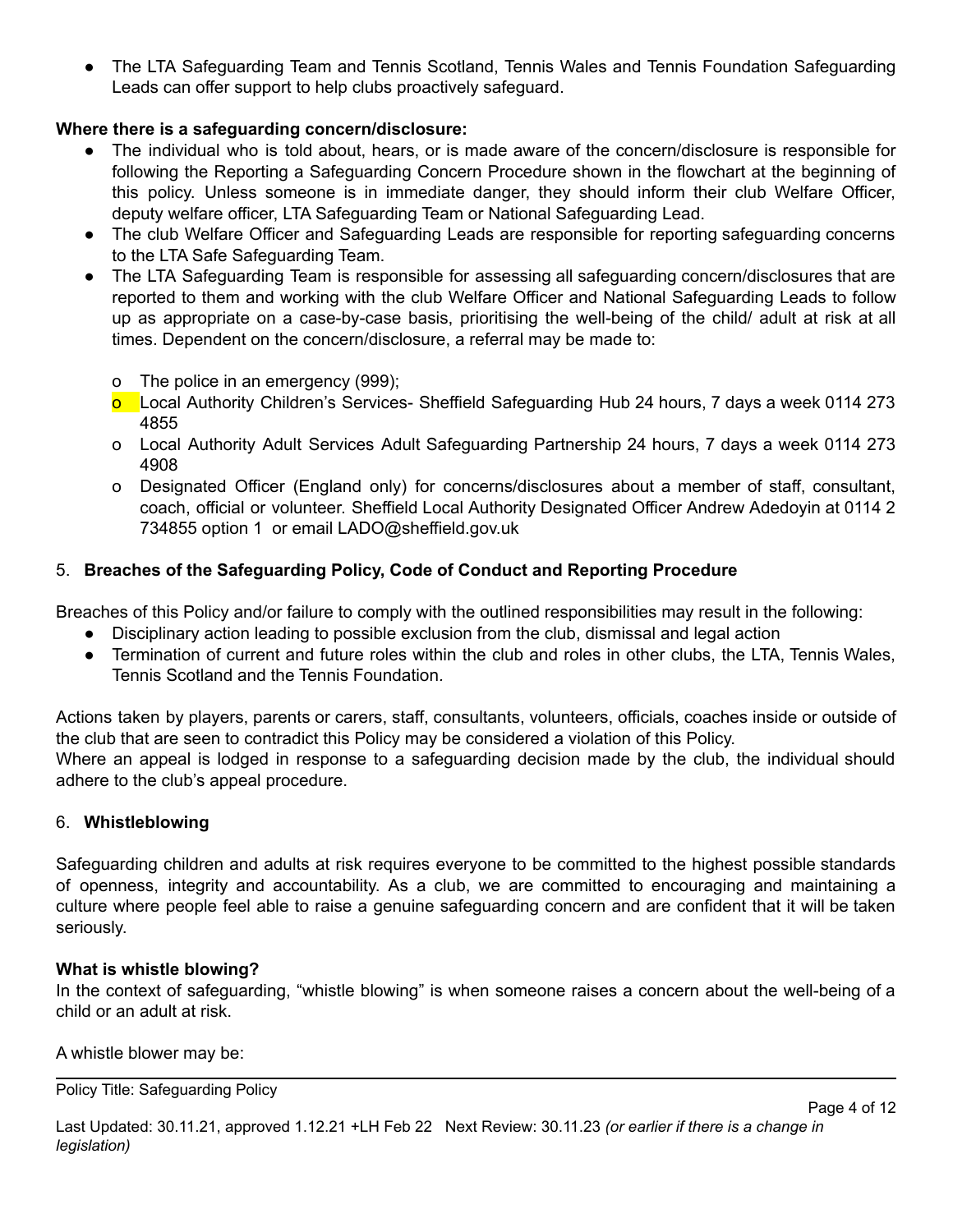- a player;
- a volunteer:
- a coach:
- other member of staff;
- an official:
- a parent;
- a member of the public.

# **How to raise a concern about a child or an adult at risk at the club**

If a child or an adult at risk is in immediate danger or risk of harm, the police should be contacted by calling 999.

Where a child or an adult at risk is not in immediate danger, any concerns about their well-being should be made without delay to the Club Welfare Officer. The Club Welfare Officer will pass the details of the concern on to the LTA Safeguarding Team at the earliest opportunity and the relevant local authority and the police will be contacted, where appropriate.

If, however, the whistle blower does not feel comfortable raising a concern with the Club Welfare Officer, the whistle blower should contact the LTA Safeguarding Team directly, the Local Authority Designated Officer (LADO) or the NSPCC on 0808 800 5000.

The Club Welfare Officer Mary Wilton can be contacted on 07761107021 or at [mazsheffield@googlemail.com](mailto:mazsheffield@googlemail.com) deputy Welfare Officer, Liesa Harrison at [liesabarr@hotmail.com](mailto:liesabarr@hotmail.com) or 07989877804

# **Information to include when raising a concern**

The whistle blower should provide as much information as possible regarding the incident or circumstance which has given rise to the concern, including:

- their name and contact details (unless they wish to remain anonymous);
- names of individuals involved:
- date, time and location of incident/circumstance; and
- whether any witnesses were present.

# **What happens next?**

All concerns raised by a whistle blower about the well-being of a child or an adult at risk will be taken seriously and every effort will be made to deal with each concern fairly, quickly and proportionately.

If the whistle blower does not believe that the concern has been dealt with appropriately and wishes to speak to someone outside the club or the LTA Safeguarding Team, the NSPCC Whistleblowing advice line should be contacted on 0800 028 0285 or by emailing [help@nspcc.org.uk](mailto:help@nspcc.org.uk).

# **Support**

The club will not tolerate any harassment, victimisation or unfair treatment of, and will take appropriate action to protect, whistle blowers when they raise a concern in good faith.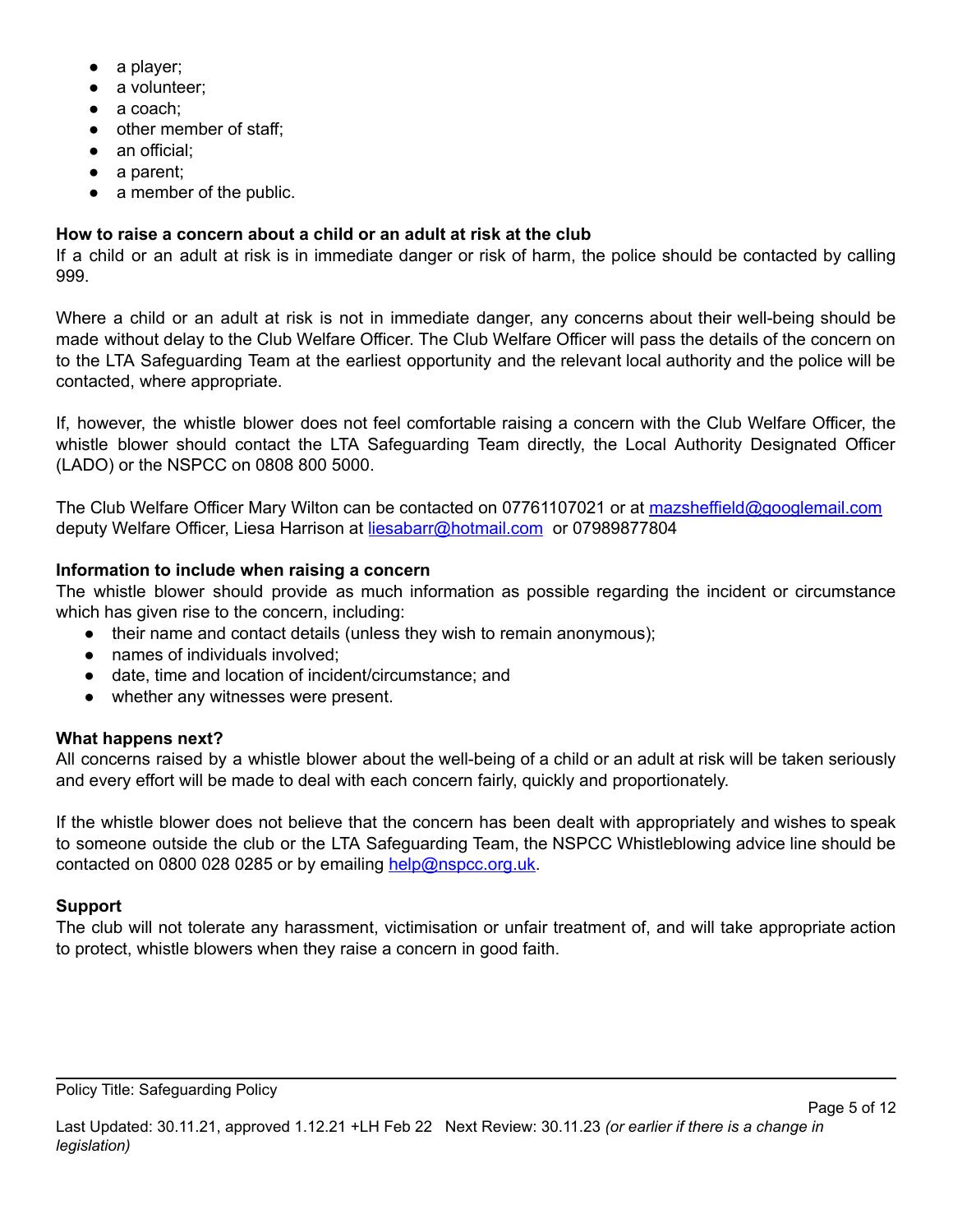# **Codes of Conduct**

# **All members of staff, volunteers and members agree to:**

- Prioritise the well-being of all children and adults at risk at all times
- Treat all children and adults at risk fairly and with respect
- Be a positive role model. Act with integrity, even when no one is looking
- Help to create a safe and inclusive environment both on and off court
- Not allow any rough or dangerous behaviour, bullying or the use of bad or inappropriate language
- Report all allegations of abuse or poor practice to the club Welfare Officer
- Not use any sanctions that humiliate or harm a child or adult at risk
- Value and celebrate diversity and make all reasonable efforts to meet individual needs
- Keep clear boundaries between professional and personal life, including on social media
- Have the relevant consent from parents/carers, children and adults before taking or using photos and videos- see our Social [Media](https://www.brentwoodtennisclub.com/social-media-policy) Policy and photography policy for more information
- Refrain from making physical contact with children or adults unless it is necessary as part of an emergency or congratulatory (e.g. handshake / high five)
- Refrain from smoking and consuming alcohol during club activities or coaching sessions
- **●** Ensure roles and responsibilities are clearly outlined and everyone has the required information and training
- Avoid being alone with a child or adult at risk unless there are exceptional circumstances
- Refrain from transporting children or adults at risk, unless this is required as part of a club activity (e.g. away match) and there is another adult in the vehicle
- Not abuse, neglect, harm or discriminate against anyone; or act in a way that may be interpreted as such
- Not have a relationship with anyone under 18 for whom they are coaching or responsible for
- Be acutely aware of the power that coaches and coaching assistants develop over players in the coaching relationship and avoid any intimacy (sexual or otherwise) with players

# **All children agree to:**

- Be friendly, supportive and welcoming to other children and adults
- Play fairly and honestly
- Respect club staff, volunteers and Officials and accept their decisions
- Behave, respect and listen to your coach
- Take care of your equipment and club property
- Respect the rights, dignity and worth of all participants regardless of age, gender, ability, race, culture, religion or sexual identity
- Not use bad, inappropriate or racist language, including on social media
- Not bully, intimidate or harass anyone, including on social media
- Not smoke, drink alcohol or drugs of any kind on club premises or whilst representing the club at competitions or events
- Talk to the club Welfare Officer or deputy about any concerns or worries they have about themselves or others

# **All parents and carers agree to:**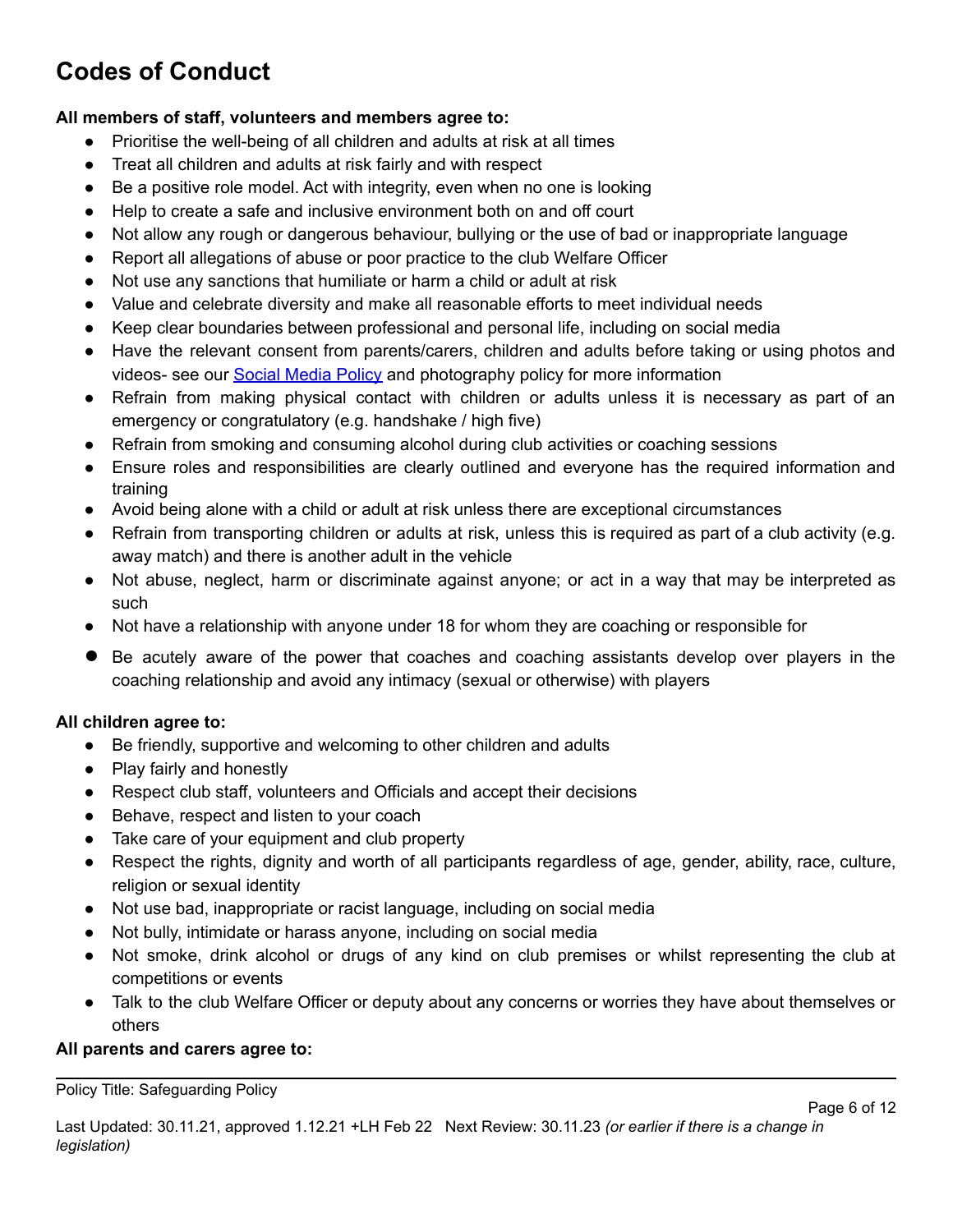- Positively reinforce your child and show an interest in their tennis
- Use appropriate language at all times
- Be realistic and supportive
- Never ridicule or admonish a child for making a mistake or losing a match
- Treat all children, adults, volunteers, coaches, officials and members of staff with respect
- Behave responsibly at the venue; do not embarrass your child
- Accept the official's decisions and do not go on court or interfere with matches
- Encourage your child to play by the rules, and teach them that they can only do their best
- Deliver and collect your child punctually from the venue
- Ensure your child has appropriate clothing for the weather conditions
- Ensure that your child understands their code of conduct
- Adhere to your venue's [Safeguarding](https://www.brentwoodtennisclub.com/policies) Policy, Diversity and [Inclusion](https://www.brentwoodtennisclub.com/diveraity-inclusion-policy) Policy
- Have read the current Brentwood Play Safe [Guidelines](https://www.brentwoodtennisclub.com/playsafeguidelines) and fully understand the club's rules
- To be familiar with Brentwood's Social [Media](https://www.brentwoodtennisclub.com/social-media-policy) Policy & not post photos online without prior consent
- Provide emergency contact details and any relevant information about your child including medical history
- Ensure your child uses and takes care of the courts and clubhouse
- We do not allow children under 16 to be in the clubhouse without supervision from their parent/guardian unless under the care of the coach(s) while at coaching or kids camp
- Please do not give your clubhouse keys to your child

This Policy is reviewed every two years (or earlier if there is a change in national legislation).

This Policy is recommended for approval by:

Club Committee Chair Steve Jackson Date: 1.12.21

Club Welfare Officer Mary Wilton Date: 1.12.21

Policy Title: Safeguarding Policy

Page 7 of 12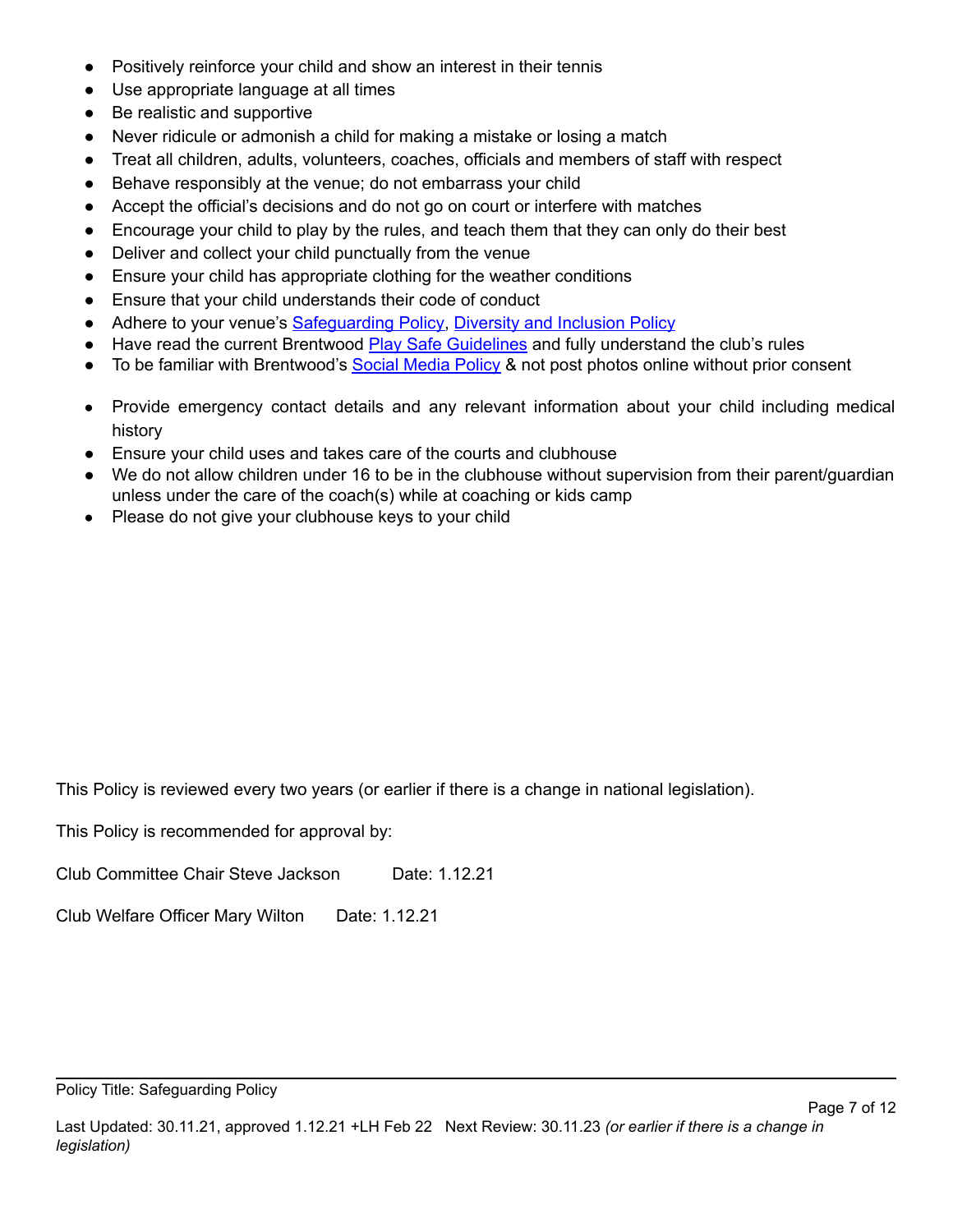# **Appendix A: Glossary of Terms**

**Safeguarding:** protecting **children** from abuse and neglect, preventing the impairment of children's health or development, ensuring that children are growing up in circumstances consistent with the provision of safe and effective care, and taking action to enable all children to have the best life chances. Enabling **adults at risk** to achieve the outcomes that matter to them in their life; protecting their right to live in safety, free from abuse and neglect. Empowering and supporting them to make choices, stay safe and raise any concerns. Beginning with the assumption that an individual is best-placed to make decisions about their own wellbeing, taking proportional action on their behalf only if someone lacks the capacity to make a decision, they are exposed to a life-threatening risk, someone else may be at risk of harm, or a criminal offence has been committed or is likely to be committed.

# **Abuse and neglect**

**Physical abuse:** A form of abuse which may involve hitting, shaking, throwing, poisoning, burning or scalding, drowning, suffocating or otherwise causing physical harm to a child or adult at risk. Physical harm may also be caused when a parent or carer fabricates the symptoms of, or deliberately induces illness

**Sexual abuse:** Involves forcing or enticing a child or young person to take part in abuse sexual activities, not necessarily involving a high level of violence, whether or not the child is aware of what is happening. The activities may involve physical contact, including assault by penetration (for example, rape or oral sex) or non-penetrative acts such as masturbation, kissing, rubbing and touching outside of clothing. They may also include non-contact activities, such as involving children in looking at, or in the production of, sexual images, watching sexual activities, encouraging children to behave in sexually inappropriate ways, or grooming a child in preparation for abuse (including via the internet). Sexual abuse is not solely perpetrated by adult males. Women can also commit acts of sexual abuse, as can other children

**Emotional abuse:** The persistent emotional maltreatment of a child or adult at risk such as to cause severe and persistent adverse effects on their emotional development. It may involve conveying to a child/ adult at risk that they are worthless or unloved, inadequate, or valued only insofar as they meet the needs of another person; not giving them opportunities to express their views; deliberately silencing them or 'making fun' of what they say or how they communicate. It may feature age or developmentally inappropriate expectations being imposed, including interactions that are beyond a child or adult at risk's developmental capability, as well as overprotection and limitation of exploration and learning, or preventing them participating in normal social interaction. It may involve seeing or hearing the ill-treatment of another. It may involve serious bullying (including cyber bullying), causing a child or adult at risk to feel frightened or in danger, or the exploitation or corruption of children. Some level of emotional abuse is involved in all types of maltreatment of a child, though it may occur alone.

**Neglect:** The persistent failure to meet a child/ adult at risk's basic physical and/or psychological needs, likely to result in the serious impairment of their health or development. It may involve a parent or carer failing to:

- o provide adequate food, clothing and shelter (including exclusion from home or abandonment);
- o protect a child/ adult at risk from physical and emotional harm or danger;
- o ensure adequate supervision (including the use of inadequate care-givers); or
- o ensure access to appropriate medical care or treatment.

It may also include neglect of, or unresponsiveness to, a child's or adult at risk's basic emotional needs. Neglect may occur during pregnancy as a result of maternal substance abuse.

Policy Title: Safeguarding Policy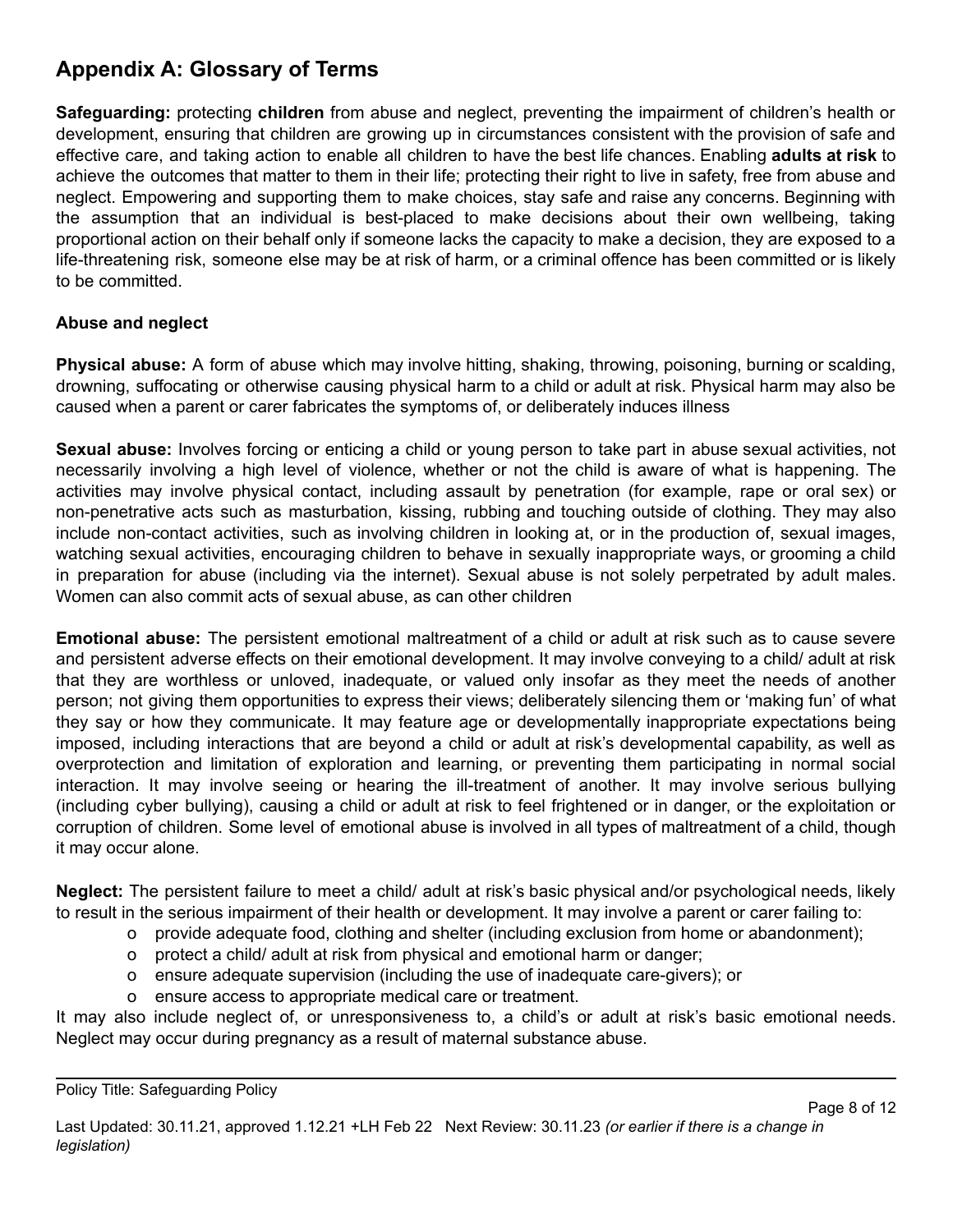## **Additional examples of abuse and neglect of adults at risk**

**Financial abuse**: having money or property stolen; being defrauded; being put under pressure in relation to money or other property; and having money or other property misused.

**Discriminatory abuse**: treating someone in a less favourable way and causing them harm, because of their age, gender, sexuality, gender identity, disability, socio-economic status, ethnic origin, religion and any other visible or non-visible difference.

**Domestic abuse**: includes physical, sexual, psychological or financial abuse by someone who is, or has been a partner or family member. Includes forced marriage, female genital mutilation and honour-based violence (an act of violence based on the belief that the person has brought shame on their family or culture). Domestic abuse does not necessarily involve physical contact or violence.

**Psychological abuse:** including emotional abuse, threats of harm or abandonment, deprivation of contact, humiliation, blaming, controlling, intimidation, coercion, harassment, verbal abuse, isolation or withdrawal from services or supportive networks.

**Organisational abuse**: where the needs of an individual are not met by an organisation due to a culture of poor practice or abusive behaviour within the organisation.

**Self-neglect:** behaviour which threatens an adult's personal health or safety (but not that of others). Includes an adult's decision to not provide themselves with adequate food, clothing, shelter, personal hygiene, or medication (when indicated), or take appropriate safety precautions

**Modern slavery**: encompasses slavery, human trafficking, criminal and sexual exploitation, forced labour and domestic servitude. Traffickers and slave masters use whatever means they have at their disposal to coerce, deceive and force individuals into a life of abuse, servitude and inhumane treatment.

A person who is being abused may experience more than one type of abuse

Harassment, and bullying are also abusive and can be harmful

Female Genital Mutilation (FGM) is now recognised as a form of physical, sexual and emotional abuse that is practised across the UK

Child Sexual Exploitation is recognised as a form of sexual abuse in which children are sexually exploited for money, power or status

Child trafficking is recognised as child abuse where children are often subject to multiple forms of exploitation. Children are recruited, moved or transported to, or within the UK, then exploited, forced to work or sold

People from all cultures are subject to abuse. It cannot be condoned for religious or cultural reasons

Abuse can have immediate and long-term impacts on someone's well-being, including anxiety, depression, substance misuse, eating disorders and self-destructive Conducts, offending and anti-social Conduct

Those committing abuse are most often adults, both male and female. However, child-to-child abuse also takes place.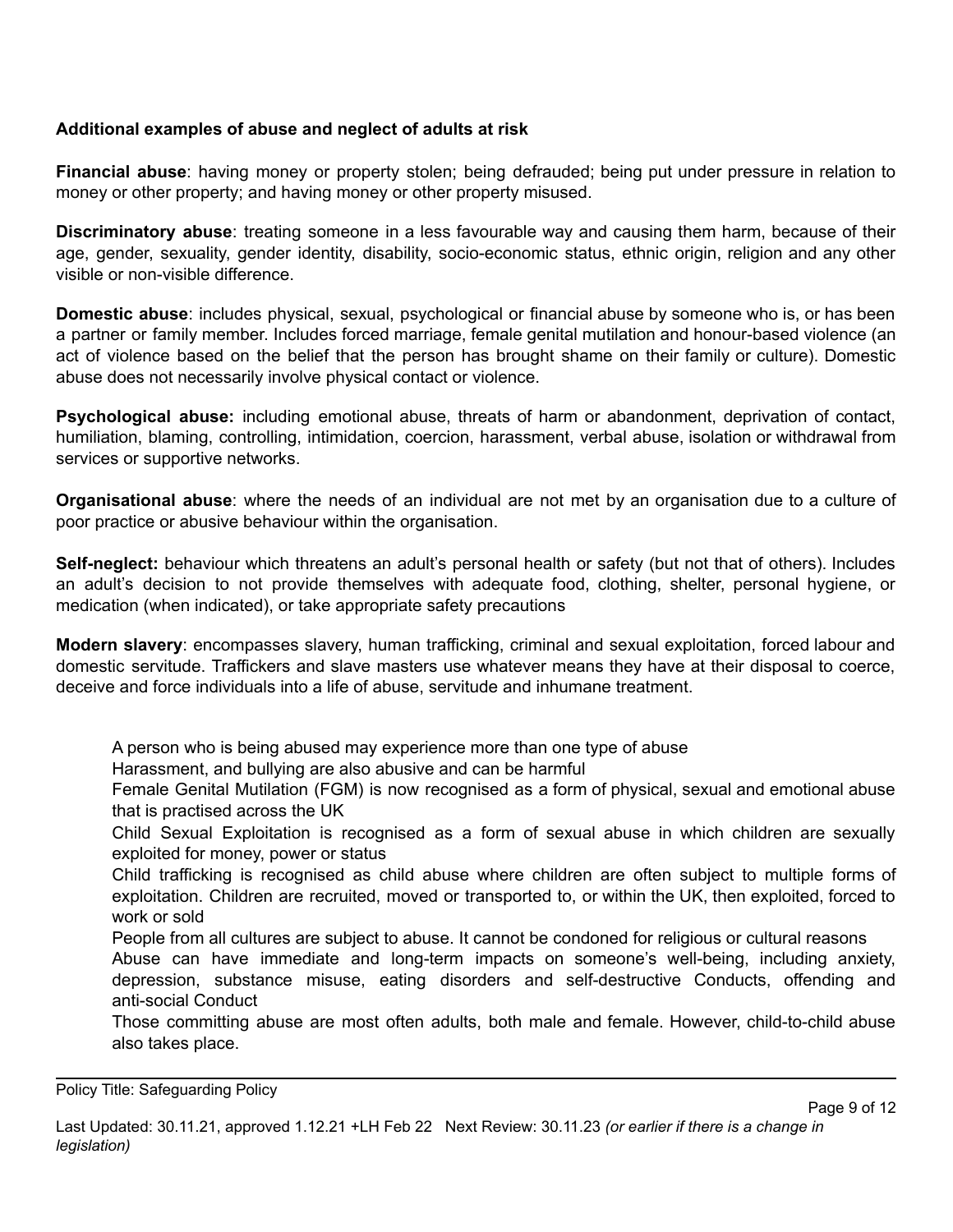Policy Title: Safeguarding Policy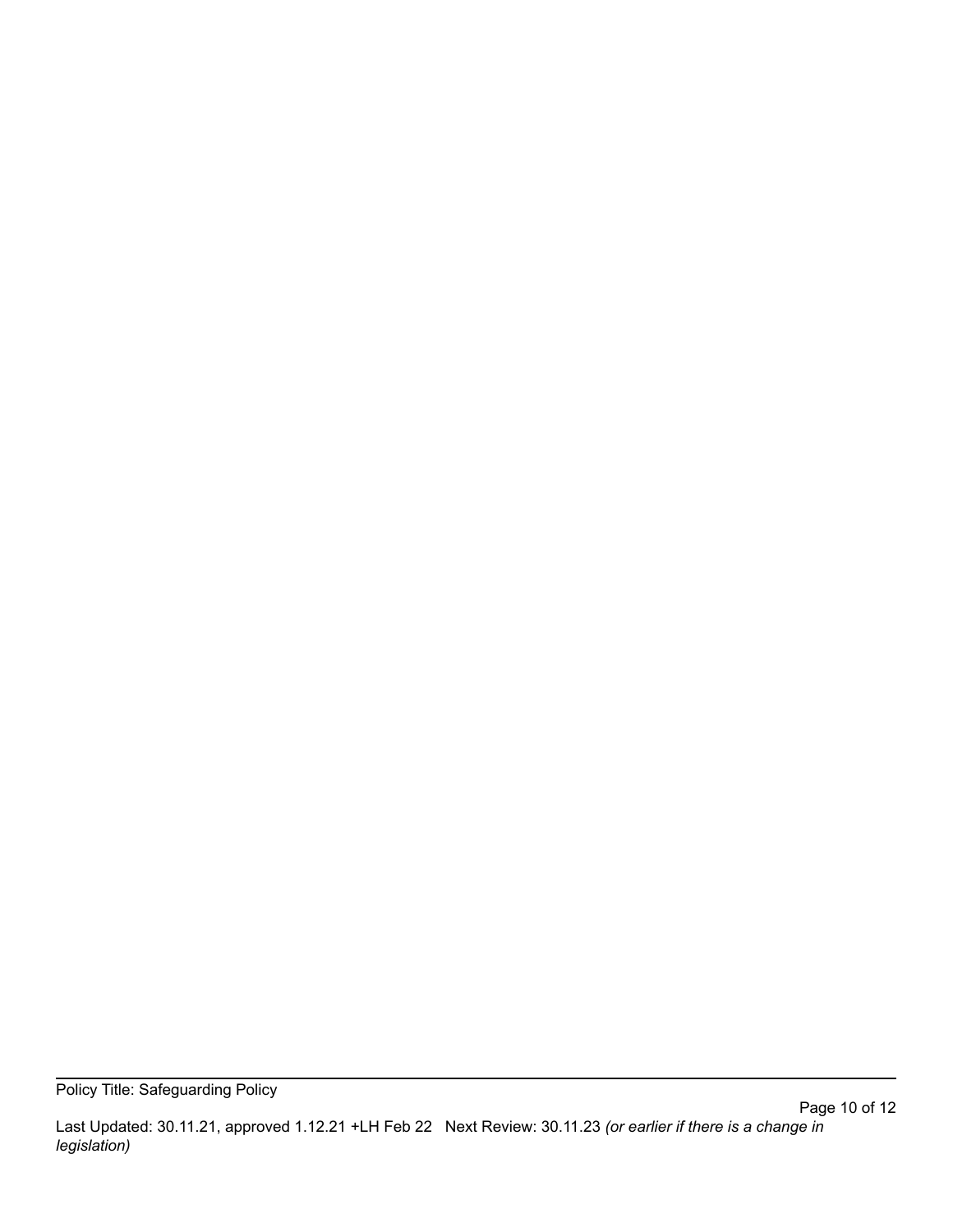# **Appendix B: What to do if a disclosure from a child or adult at risk is made to you:**

- 1. **Listen** carefully and calmly to the individual
- 2. **Reassure** the individual that they have done the right thing and what they have told you is very important
- 3. **Avoid questioning** where possible, and never ask leading questions
- 4. **Do not promise secrecy**. Let the individual know that you will need to speak to the Welfare Officer/LTA Safeguarding Team because it is in their best interest. If you intend to speak to the police or social care, you should let them know this too.
- 5. **Report the concern.** In an emergency, call the police (999), otherwise talk to the Welfare Officer/LTA Safeguarding Team as soon as possible. Do not let doubt/personal bias prevent you from reporting the allegation
- 6. **Record** details of the disclosure and allegation using the LTA's online reporting a concern form within 24 hours. If you do not have access to the online form, write down the details using what you have *available then sign and date it.*

Policy Title: Safeguarding Policy

Page 11 of 12